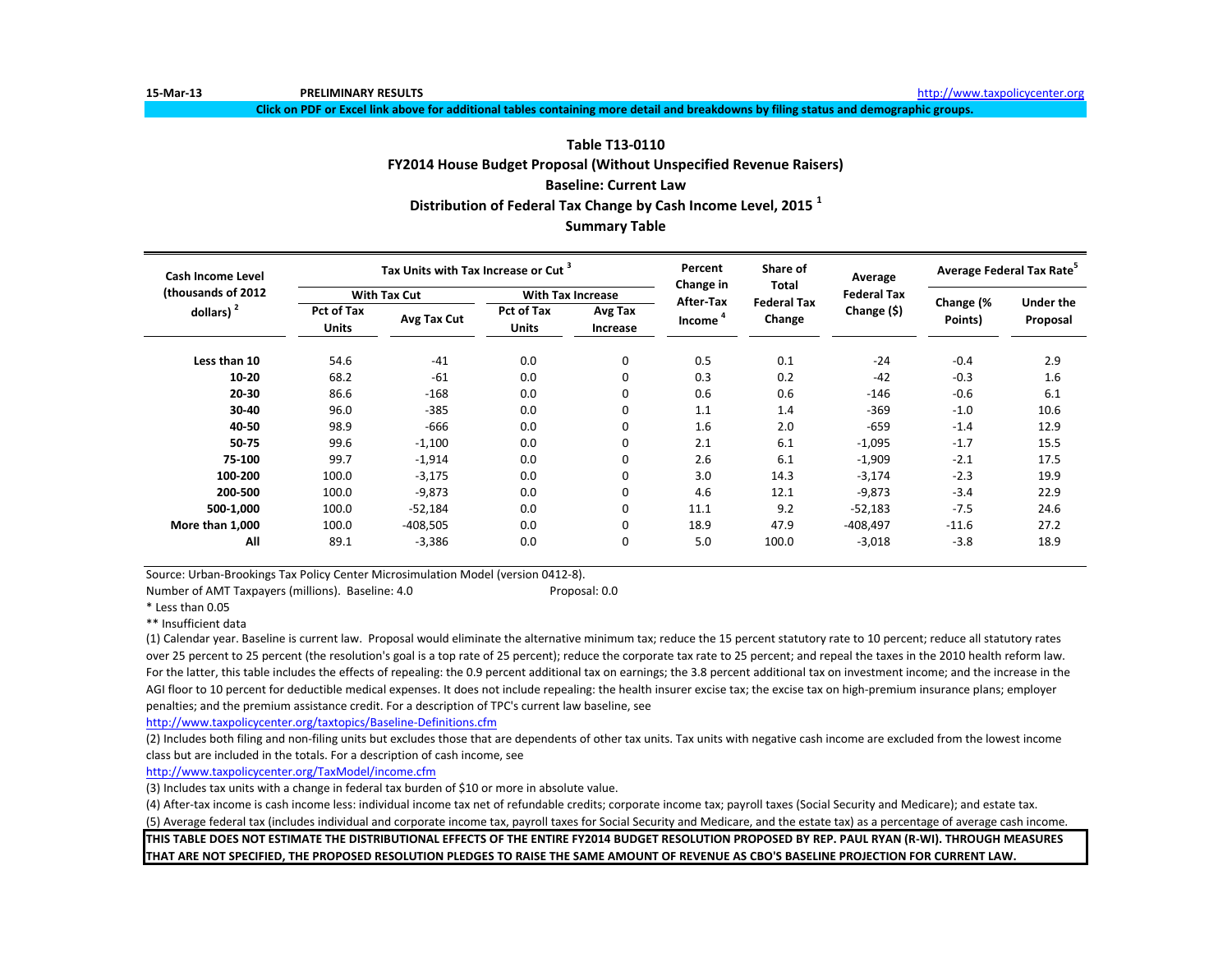## **Table T13-0110 FY2014 House Budget Proposal (Without Unspecified Revenue Raisers) Baseline: Current Law Distribution of Federal Tax Change by Cash Income Level, 2015 <sup>1</sup> Detail Table**

| <b>Cash Income Level</b><br>(thousands of 2012 | Percent of Tax Units <sup>3</sup> |                             | <b>Percent Change</b><br>in After-Tax | <b>Share of Total</b><br><b>Federal Tax</b> | <b>Average Federal Tax Change</b> |         | <b>Share of Federal Taxes</b> |                       |                      | Average Federal Tax Rate     |
|------------------------------------------------|-----------------------------------|-----------------------------|---------------------------------------|---------------------------------------------|-----------------------------------|---------|-------------------------------|-----------------------|----------------------|------------------------------|
| dollars) <sup>2</sup>                          | <b>With Tax Cut</b>               | <b>With Tax</b><br>Increase | Income <sup>4</sup>                   | Change                                      | <b>Dollars</b>                    | Percent | Change (%<br>Points)          | Under the<br>Proposal | Change (%<br>Points) | <b>Under the</b><br>Proposal |
| Less than 10                                   | 54.6                              | 0.0                         | 0.5                                   | 0.1                                         | $-24$                             | $-13.2$ | 0.0                           | 0.1                   | $-0.4$               | 2.9                          |
| 10-20                                          | 68.2                              | 0.0                         | 0.3                                   | 0.2                                         | $-42$                             | $-14.2$ | 0.0                           | 0.2                   | $-0.3$               | 1.6                          |
| 20-30                                          | 86.6                              | 0.0                         | 0.6                                   | 0.6                                         | $-146$                            | $-8.5$  | 0.1                           | 1.3                   | $-0.6$               | 6.1                          |
| 30-40                                          | 96.0                              | 0.0                         | 1.1                                   | 1.4                                         | $-369$                            | $-8.7$  | 0.3                           | 2.9                   | $-1.0$               | 10.6                         |
| 40-50                                          | 98.9                              | 0.0                         | 1.6                                   | 2.0                                         | $-659$                            | $-9.8$  | 0.3                           | 3.7                   | $-1.4$               | 12.9                         |
| 50-75                                          | 99.6                              | 0.0                         | 2.1                                   | 6.1                                         | $-1,095$                          | $-10.0$ | 0.9                           | 11.2                  | $-1.7$               | 15.5                         |
| 75-100                                         | 99.7                              | 0.0                         | 2.6                                   | 6.1                                         | $-1,909$                          | $-10.7$ | 0.7                           | 10.3                  | $-2.1$               | 17.5                         |
| 100-200                                        | 100.0                             | 0.0                         | 3.0                                   | 14.3                                        | $-3,174$                          | $-10.5$ | 1.8                           | 24.8                  | $-2.3$               | 19.9                         |
| 200-500                                        | 100.0                             | 0.0                         | 4.6                                   | 12.1                                        | $-9,873$                          | $-13.0$ | 0.7                           | 16.4                  | $-3.4$               | 22.9                         |
| 500-1.000                                      | 100.0                             | 0.0                         | 11.1                                  | 9.2                                         | $-52,183$                         | $-23.4$ | $-0.5$                        | 6.1                   | $-7.5$               | 24.6                         |
| More than 1.000                                | 100.0                             | 0.0                         | 18.9                                  | 47.9                                        | $-408,497$                        | $-29.8$ | $-4.2$                        | 22.9                  | $-11.6$              | 27.2                         |
| All                                            | 89.1                              | 0.0                         | 5.0                                   | 100.0                                       | $-3,018$                          | $-16.9$ | 0.0                           | 100.0                 | $-3.8$               | 18.9                         |

#### **Baseline Distribution of Income and Federal Taxes by Cash Income Level, 2015 <sup>1</sup>**

| <b>Cash Income Level</b>                     | <b>Tax Units</b>      |                     | Pre-Tax Income    |                            | <b>Federal Tax Burden</b> |                     | After-Tax Income <sup>4</sup> |                     | Average                                 |
|----------------------------------------------|-----------------------|---------------------|-------------------|----------------------------|---------------------------|---------------------|-------------------------------|---------------------|-----------------------------------------|
| (thousands of 2012)<br>dollars) <sup>2</sup> | Number<br>(thousands) | Percent of<br>Total | Average (dollars) | Percent of<br><b>Total</b> | Average (dollars)         | Percent of<br>Total | Average (dollars)             | Percent of<br>Total | <b>Federal Tax</b><br>Rate <sup>5</sup> |
| Less than 10                                 | 13,758                | 8.6                 | 5,491             | 0.6                        | 181                       | 0.1                 | 5,310                         | 0.8                 | 3.3                                     |
| 10-20                                        | 22,829                | 14.2                | 15,580            | 2.8                        | 296                       | 0.2                 | 15,283                        | 3.6                 | 1.9                                     |
| 20-30                                        | 19,028                | 11.9                | 25,863            | 3.9                        | 1,724                     | 1.2                 | 24,139                        | 4.7                 | 6.7                                     |
| 30-40                                        | 17,708                | 11.1                | 36,613            | 5.2                        | 4,232                     | 2.6                 | 32,381                        | 5.9                 | 11.6                                    |
| 40-50                                        | 14,571                | 9.1                 | 46,902            | 5.4                        | 6,718                     | 3.4                 | 40,184                        | 6.0                 | 14.3                                    |
| 50-75                                        | 26,865                | 16.8                | 63.716            | 13.6                       | 10,981                    | 10.3                | 52,735                        | 14.6                | 17.2                                    |
| 75-100                                       | 15,478                | 9.7                 | 90,823            | 11.2                       | 17,778                    | 9.6                 | 73,045                        | 11.6                | 19.6                                    |
| 100-200                                      | 21,848                | 13.6                | 136,192           | 23.6                       | 30,204                    | 23.0                | 105,988                       | 23.8                | 22.2                                    |
| 200-500                                      | 5,910                 | 3.7                 | 288.460           | 13.5                       | 75,836                    | 15.7                | 212,624                       | 12.9                | 26.3                                    |
| 500-1.000                                    | 854                   | 0.5                 | 693.862           | 4.7                        | 223.053                   | 6.7                 | 470,809                       | 4.1                 | 32.2                                    |
| More than 1.000                              | 567                   | 0.4                 | 3.536.837         | 15.9                       | 1,369,639                 | 27.1                | 2.167.199                     | 12.6                | 38.7                                    |
| All                                          | 160,282               | 100.0               | 78,595            | 100.0                      | 17,872                    | 100.0               | 60,723                        | 100.0               | 22.7                                    |

Source: Urban-Brookings Tax Policy Center Microsimulation Model (version 0412-8).

Number of AMT Taxpayers (millions). Baseline: 4.0

\* Less than 0.05

(1) Calendar year. Baseline is current law. Proposal would eliminate the alternative minimum tax; reduce the 15 percent statutory rate to 10 percent; reduce all statutory rates over 25 percent to 25 percent (the resolution's goal is a top rate of 25 percent); reduce the corporate tax rate to 25 percent; and repeal the taxes in the 2010 health reform law. For the latter, this table includes the effects of repealing: the 0.9 percent additional tax on earnings; the 3.8 percent additional tax on investment income; and the increase in the AGI floor to 10 percent for deductible medical expenses. It does not include repealing: the health insurer excise tax; the excise tax on high-premium insurance plans; employer penalties; and the premium assistance credit. For a description of TPC's current law baseline, see

<http://www.taxpolicycenter.org/taxtopics/Baseline-Definitions.cfm>

(2) Includes both filing and non-filing units but excludes those that are dependents of other tax units. Tax units with negative cash income are excluded from the lowest income class but are included in the totals. For a description of cash income, see

[http://www.taxpolicycente](http://www.taxpolicycenter.org/TaxModel/income.cfm)r.org/TaxModel/income.cfm

(3) Includes tax units with a change in federal tax burden of \$10 or more in absolute value.

(4) After-tax income is cash income less: individual income tax net of refundable credits; corporate income tax; payroll taxes (Social Security and Medicare); and estate tax.

(5) Average federal tax (includes individual and corporate income tax, payroll taxes for Social Security and Medicare, and the estate tax) as a percentage of average cash income.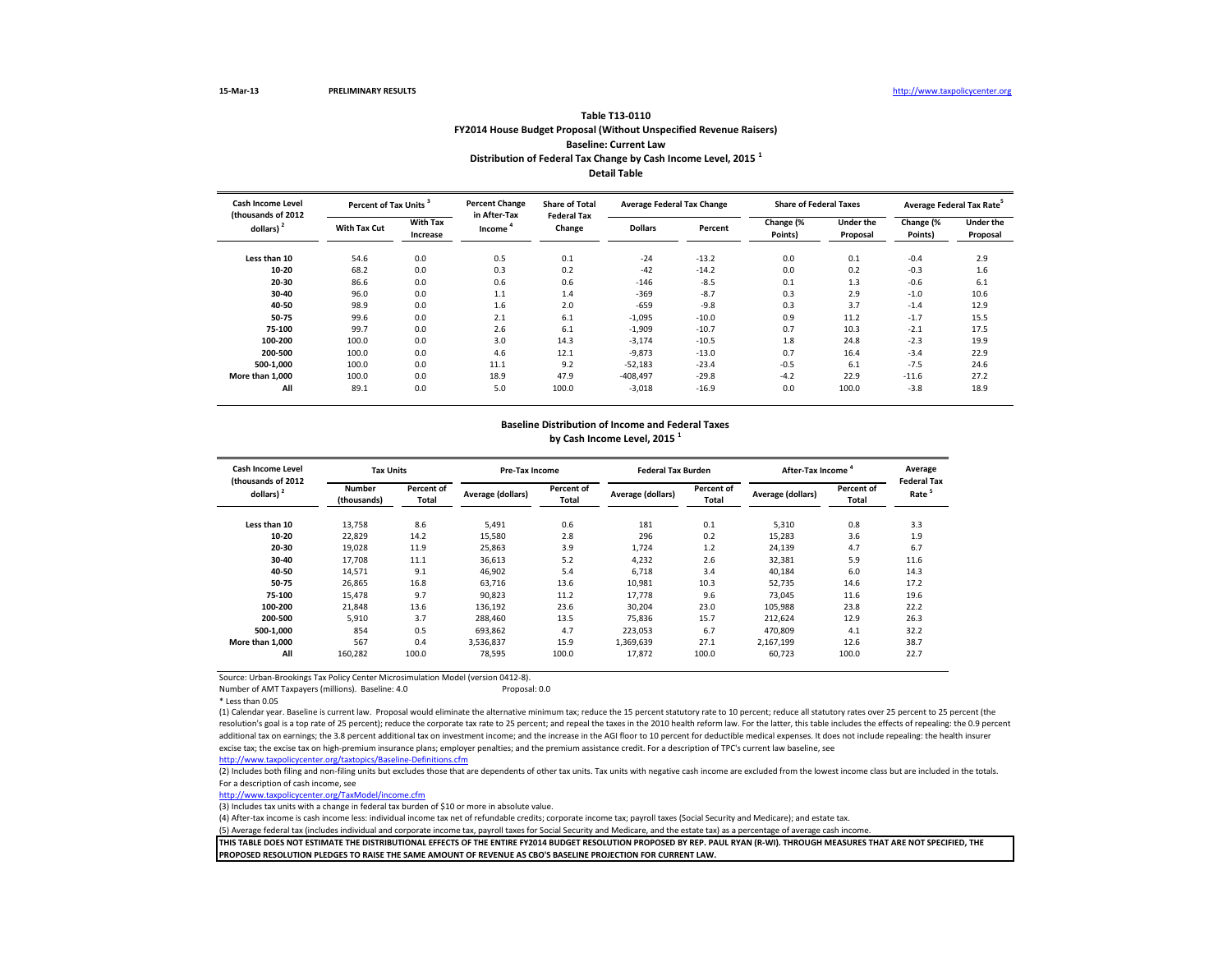### **Table T13-0110 FY2014 House Budget Proposal (Without Unspecified Revenue Raisers) Baseline: Current Law Distribution of Federal Tax Change by Cash Income Level, 2015 <sup>1</sup> Detail Table - Single Tax Units**

| Cash Income Level<br>Percent of Tax Units <sup>3</sup><br>(thousands of 2012) |              |                                              | <b>Percent Change</b><br>in After-Tax | <b>Share of Total</b> | <b>Average Federal Tax Change</b> |                      | <b>Share of Federal Taxes</b> |                      | Average Federal Tax Rate <sup>5</sup> |      |
|-------------------------------------------------------------------------------|--------------|----------------------------------------------|---------------------------------------|-----------------------|-----------------------------------|----------------------|-------------------------------|----------------------|---------------------------------------|------|
| dollars) <sup>2</sup>                                                         | With Tax Cut | <b>With Tax</b><br><b>Income</b><br>Increase | <b>Federal Tax</b><br>Change          | <b>Dollars</b>        | Percent                           | Change (%<br>Points) | <b>Under the</b><br>Proposal  | Change (%<br>Points) | <b>Under the</b><br>Proposal          |      |
| Less than 10                                                                  | 52.9         | 0.0                                          | 0.4                                   | 0.3                   | $-22$                             | $-5.5$               | 0.1                           | 0.7                  | $-0.4$                                | 7.0  |
| 10-20                                                                         | 59.1         | 0.0                                          | 0.3                                   | 0.7                   | $-38$                             | $-3.7$               | 0.3                           | 2.6                  | $-0.3$                                | 6.4  |
| 20-30                                                                         | 84.2         | 0.0                                          | 0.8                                   | 2.3                   | $-189$                            | $-6.6$               | 0.4                           | 5.1                  | $-0.7$                                | 10.5 |
| 30-40                                                                         | 97.4         | 0.0                                          | 1.8                                   | 5.7                   | $-544$                            | $-10.0$              | 0.3                           | 7.9                  | $-1.5$                                | 13.4 |
| 40-50                                                                         | 99.6         | 0.0                                          | 2.7                                   | 7.7                   | $-1,031$                          | $-12.1$              | 0.1                           | 8.7                  | $-2.2$                                | 16.1 |
| 50-75                                                                         | 99.8         | 0.0                                          | 3.1                                   | 17.4                  | $-1,549$                          | $-11.4$              | 0.5                           | 21.0                 | $-2.5$                                | 19.1 |
| 75-100                                                                        | 99.3         | 0.0                                          | 2.8                                   | 7.6                   | $-1,886$                          | $-8.7$               | 0.6                           | 12.3                 | $-2.1$                                | 21.9 |
| 100-200                                                                       | 99.9         | 0.0                                          | 2.9                                   | 9.9                   | $-2,833$                          | $-8.2$               | 1.0                           | 17.1                 | $-2.1$                                | 23.7 |
| 200-500                                                                       | 100.0        | 0.0                                          | 6.6                                   | 10.3                  | $-13,595$                         | $-15.9$              | $-0.3$                        | 8.4                  | $-4.7$                                | 24.6 |
| 500-1.000                                                                     | 100.0        | 0.0                                          | 12.0                                  | 6.3                   | $-55,562$                         | $-23.6$              | $-0.4$                        | 3.2                  | $-7.9$                                | 25.8 |
| More than 1.000                                                               | 100.0        | 0.0                                          | 19.3                                  | 31.8                  | $-402,983$                        | $-27.6$              | $-2.5$                        | 12.9                 | $-11.4$                               | 29.8 |
| All                                                                           | 81.1         | 0.0                                          | 3.7                                   | 100.0                 | $-1,267$                          | $-13.4$              | 0.0                           | 100.0                | $-2.9$                                | 18.6 |

#### **Baseline Distribution of Income and Federal Taxes**

**by Cash Income Level, 2015 <sup>1</sup>**

| Cash Income Level<br>(thousands of 2012 | <b>Tax Units</b>      |                     | Pre-Tax Income    |                     | <b>Federal Tax Burden</b> |                     | After-Tax Income  |                     | Average<br><b>Federal Tax</b> |
|-----------------------------------------|-----------------------|---------------------|-------------------|---------------------|---------------------------|---------------------|-------------------|---------------------|-------------------------------|
| dollars) $2$                            | Number<br>(thousands) | Percent of<br>Total | Average (dollars) | Percent of<br>Total | Average (dollars)         | Percent of<br>Total | Average (dollars) | Percent of<br>Total | Rate <sup>5</sup>             |
| Less than 10                            | 10,507                | 14.6                | 5,427             | 1.8                 | 401                       | 0.6                 | 5,026             | 2.1                 | 7.4                           |
| 10-20                                   | 15,568                | 21.6                | 15,496            | 7.6                 | 1,032                     | 2.4                 | 14,464            | 9.0                 | 6.7                           |
| 20-30                                   | 11,176                | 15.5                | 25,685            | 9.1                 | 2.874                     | 4.7                 | 22,811            | 10.2                | 11.2                          |
| 30-40                                   | 9,526                 | 13.2                | 36,575            | 11.0                | 5,451                     | 7.6                 | 31,124            | 11.9                | 14.9                          |
| 40-50                                   | 6,840                 | 9.5                 | 46,685            | 10.1                | 8,552                     | 8.6                 | 38,133            | 10.5                | 18.3                          |
| 50-75                                   | 10,274                | 14.3                | 63,117            | 20.4                | 13,627                    | 20.5                | 49,491            | 20.4                | 21.6                          |
| 75-100                                  | 3.678                 | 5.1                 | 90,100            | 10.4                | 21,629                    | 11.7                | 68,471            | 10.1                | 24.0                          |
| 100-200                                 | 3,188                 | 4.4                 | 133,751           | 13.4                | 34,495                    | 16.1                | 99,256            | 12.7                | 25.8                          |
| 200-500                                 | 690                   | 1.0                 | 292,471           | 6.4                 | 85,401                    | 8.7                 | 207.070           | 5.7                 | 29.2                          |
| 500-1.000                               | 103                   | 0.1                 | 699,403           | 2.3                 | 235.844                   | 3.6                 | 463,559           | 1.9                 | 33.7                          |
| More than 1.000                         | 72                    | 0.1                 | 3,544,924         | 8.0                 | 1,460,930                 | 15.4                | 2,083,994         | 6.0                 | 41.2                          |
| All                                     | 72,071                | 100.0               | 44,035            | 100.0               | 9,459                     | 100.0               | 34,577            | 100.0               | 21.5                          |

Source: Urban-Brookings Tax Policy Center Microsimulation Model (version 0412-8).

\* Less than 0.05

(1) Calendar year. Baseline is current law. Proposal would eliminate the alternative minimum tax; reduce the 15 percent statutory rate to 10 percent; reduce all statutory rates over 25 percent to 25 percent (the resolution's goal is a top rate of 25 percent); reduce the corporate tax rate to 25 percent; and repeal the taxes in the 2010 health reform law. For the latter, this table includes the effects of repealing: the 0.9 percent additional tax on earnings; the 3.8 percent additional tax on investment income; and the increase in the AGI floor to 10 percent for deductible medical expenses. It does not include repealing: the health insurer excise tax; the excise tax on high-premium insurance plans; employer penalties; and the premium assistance credit. For a description of TPC's current law baseline, see

<http://www.taxpolicycenter.org/taxtopics/Baseline-Definitions.cfm>

(2) Includes both filing and non-filing units but excludes those that are dependents of other tax units. Tax units with negative cash income are excluded from the lowest income class but are included in the totals. For a description of cash income, see

[http://www.taxpolicycente](http://www.taxpolicycenter.org/TaxModel/income.cfm)r.org/TaxModel/income.cfm

(3) Includes tax units with a change in federal tax burden of \$10 or more in absolute value.

(4) After-tax income is cash income less: individual income tax net of refundable credits; corporate income tax; payroll taxes (Social Security and Medicare); and estate tax.

(5) Average federal tax (includes individual and corporate income tax, payroll taxes for Social Security and Medicare, and the estate tax) as a percentage of average cash income.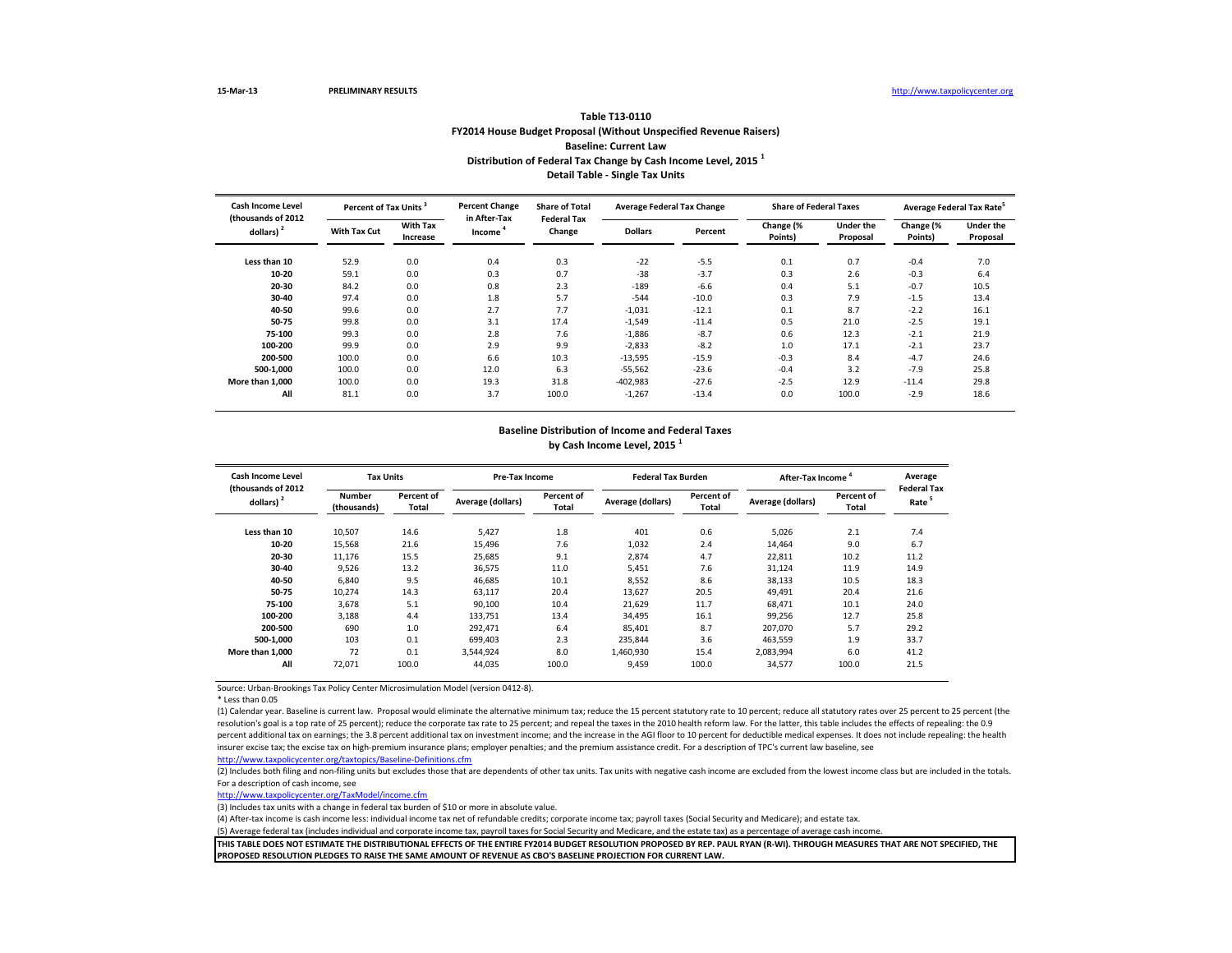### **Table T13-0110 FY2014 House Budget Proposal (Without Unspecified Revenue Raisers) Baseline: Current Law Distribution of Federal Tax Change by Cash Income Level, 2015 <sup>1</sup> Detail Table - Married Tax Units Filing Jointly**

| Cash Income Level<br>Percent of Tax Units <sup>3</sup><br>(thousands of 2012 |                     |                             | <b>Percent Change</b><br>in After-Tax | <b>Share of Total</b><br><b>Federal Tax</b> | <b>Average Federal Tax Change</b> |         | <b>Share of Federal Taxes</b> |                              | Average Federal Tax Rate <sup>5</sup> |                              |  |
|------------------------------------------------------------------------------|---------------------|-----------------------------|---------------------------------------|---------------------------------------------|-----------------------------------|---------|-------------------------------|------------------------------|---------------------------------------|------------------------------|--|
| dollars) <sup>2</sup>                                                        | <b>With Tax Cut</b> | <b>With Tax</b><br>Increase | Income                                | Change                                      | <b>Dollars</b>                    | Percent | Change (%<br>Points)          | <b>Under the</b><br>Proposal | Change (%<br>Points)                  | <b>Under the</b><br>Proposal |  |
| Less than 10                                                                 | 50.5                | 0.0                         | 1.0                                   | 0.0                                         | $-44$                             | $-29.8$ | 0.0                           | 0.0                          | $-1.0$                                | 2.2                          |  |
| 10-20                                                                        | 75.1                | 0.0                         | 0.4                                   | 0.0                                         | $-60$                             | 21.0    | 0.0                           | $-0.1$                       | $-0.4$                                | $-2.2$                       |  |
| 20-30                                                                        | 78.8                | 0.0                         | 0.4                                   | 0.1                                         | $-92$                             | $-22.3$ | 0.0                           | 0.1                          | $-0.4$                                | 1.2                          |  |
| 30-40                                                                        | 88.7                | 0.0                         | 0.4                                   | 0.1                                         | $-126$                            | $-5.8$  | 0.1                           | 0.5                          | $-0.3$                                | 5.6                          |  |
| 40-50                                                                        | 97.2                | 0.0                         | 0.5                                   | 0.3                                         | $-199$                            | $-4.9$  | 0.2                           | 1.1                          | $-0.4$                                | 8.1                          |  |
| 50-75                                                                        | 99.4                | 0.0                         | 1.2                                   | 2.2                                         | $-662$                            | $-7.8$  | 0.7                           | 5.9                          | $-1.0$                                | 12.2                         |  |
| 75-100                                                                       | 99.9                | 0.0                         | 2.5                                   | 5.3                                         | $-1,865$                          | $-11.5$ | 0.7                           | 8.9                          | $-2.0$                                | 15.7                         |  |
| 100-200                                                                      | 100.0               | 0.0                         | 3.0                                   | 15.7                                        | $-3,197$                          | $-10.9$ | 2.3                           | 28.3                         | $-2.3$                                | 19.0                         |  |
| 200-500                                                                      | 100.0               | 0.0                         | 4.3                                   | 12.7                                        | $-9,075$                          | $-12.2$ | 1.4                           | 20.3                         | $-3.2$                                | 22.6                         |  |
| 500-1.000                                                                    | 100.0               | 0.0                         | 10.9                                  | 10.4                                        | $-51,515$                         | $-23.3$ | $-0.5$                        | 7.6                          | $-7.4$                                | 24.5                         |  |
| More than 1.000                                                              | 100.0               | 0.0                         | 18.8                                  | 53.0                                        | $-402,812$                        | $-30.1$ | $-4.7$                        | 27.3                         | $-11.6$                               | 26.8                         |  |
| All                                                                          | 95.7                | 0.0                         | 5.8                                   | 100.0                                       | $-5,802$                          | $-18.1$ | 0.0                           | 100.0                        | $-4.4$                                | 19.8                         |  |

#### **Baseline Distribution of Income and Federal Taxes**

**by Cash Income Level, 2015 <sup>1</sup>**

| Cash Income Level<br>(thousands of 2012 |                       | <b>Tax Units</b>    |                   | Pre-Tax Income      |                   | <b>Federal Tax Burden</b> | After-Tax Income  |                     | Average<br><b>Federal Tax</b> |
|-----------------------------------------|-----------------------|---------------------|-------------------|---------------------|-------------------|---------------------------|-------------------|---------------------|-------------------------------|
| dollars) $2$                            | Number<br>(thousands) | Percent of<br>Total | Average (dollars) | Percent of<br>Total | Average (dollars) | Percent of<br>Total       | Average (dollars) | Percent of<br>Total | Rate                          |
| Less than 10                            | 1,225                 | 2.0                 | 4,634             | 0.1                 | 147               | 0.0                       | 4,486             | 0.1                 | 3.2                           |
| 10-20                                   | 2.482                 | 4.0                 | 16,145            | 0.5                 | $-287$            | 0.0                       | 16,431            | 0.7                 | $-1.8$                        |
| 20-30                                   | 3.253                 | 5.3                 | 26.193            | 1.0                 | 411               | 0.1                       | 25,783            | 1.4                 | 1.6                           |
| 30-40                                   | 3.949                 | 6.4                 | 36,813            | 1.8                 | 2,182             | 0.4                       | 34,631            | 2.2                 | 5.9                           |
| 40-50                                   | 4,568                 | 7.4                 | 47,297            | 2.6                 | 4,038             | 0.9                       | 43,259            | 3.2                 | 8.5                           |
| 50-75                                   | 12,103                | 19.6                | 64,376            | 9.5                 | 8,541             | 5.2                       | 55,834            | 10.9                | 13.3                          |
| 75-100                                  | 10,130                | 16.4                | 91,232            | 11.3                | 16,176            | 8.3                       | 75.056            | 12.3                | 17.7                          |
| 100-200                                 | 17,635                | 28.5                | 136,887           | 29.5                | 29,256            | 26.1                      | 107,631           | 30.6                | 21.4                          |
| 200-500                                 | 5.043                 | 8.2                 | 287.748           | 17.8                | 74.207            | 18.9                      | 213,541           | 17.4                | 25.8                          |
| 500-1.000                               | 725                   | 1.2                 | 692.769           | 6.1                 | 221,174           | 8.1                       | 471,595           | 5.5                 | 31.9                          |
| More than 1.000                         | 473                   | 0.8                 | 3,483,115         | 20.2                | 1,337,579         | 31.9                      | 2,145,536         | 16.4                | 38.4                          |
| All                                     | 61,905                | 100.0               | 132,067           | 100.0               | 31,997            | 100.0                     | 100,070           | 100.0               | 24.2                          |

Source: Urban-Brookings Tax Policy Center Microsimulation Model (version 0412-8).

\* Less than 0.05

(1) Calendar year. Baseline is current law. Proposal would eliminate the alternative minimum tax; reduce the 15 percent statutory rate to 10 percent; reduce all statutory rates over 25 percent to 25 percent (the resolution's goal is a top rate of 25 percent); reduce the corporate tax rate to 25 percent; and repeal the taxes in the 2010 health reform law. For the latter, this table includes the effects of repealing: the 0.9 percent additional tax on earnings; the 3.8 percent additional tax on investment income; and the increase in the AGI floor to 10 percent for deductible medical expenses. It does not include repealing: the health insurer excise tax; the excise tax on high-premium insurance plans; employer penalties; and the premium assistance credit. For a description of TPC's current law baseline, see

<http://www.taxpolicycenter.org/taxtopics/Baseline-Definitions.cfm>

(2) Includes both filing and non-filing units but excludes those that are dependents of other tax units. Tax units with negative cash income are excluded from the lowest income class but are included in the totals. For a description of cash income, see

[http://www.taxpolicycente](http://www.taxpolicycenter.org/TaxModel/income.cfm)r.org/TaxModel/income.cfm

(3) Includes tax units with a change in federal tax burden of \$10 or more in absolute value.

(4) After-tax income is cash income less: individual income tax net of refundable credits; corporate income tax; payroll taxes (Social Security and Medicare); and estate tax.

(5) Average federal tax (includes individual and corporate income tax, payroll taxes for Social Security and Medicare, and the estate tax) as a percentage of average cash income.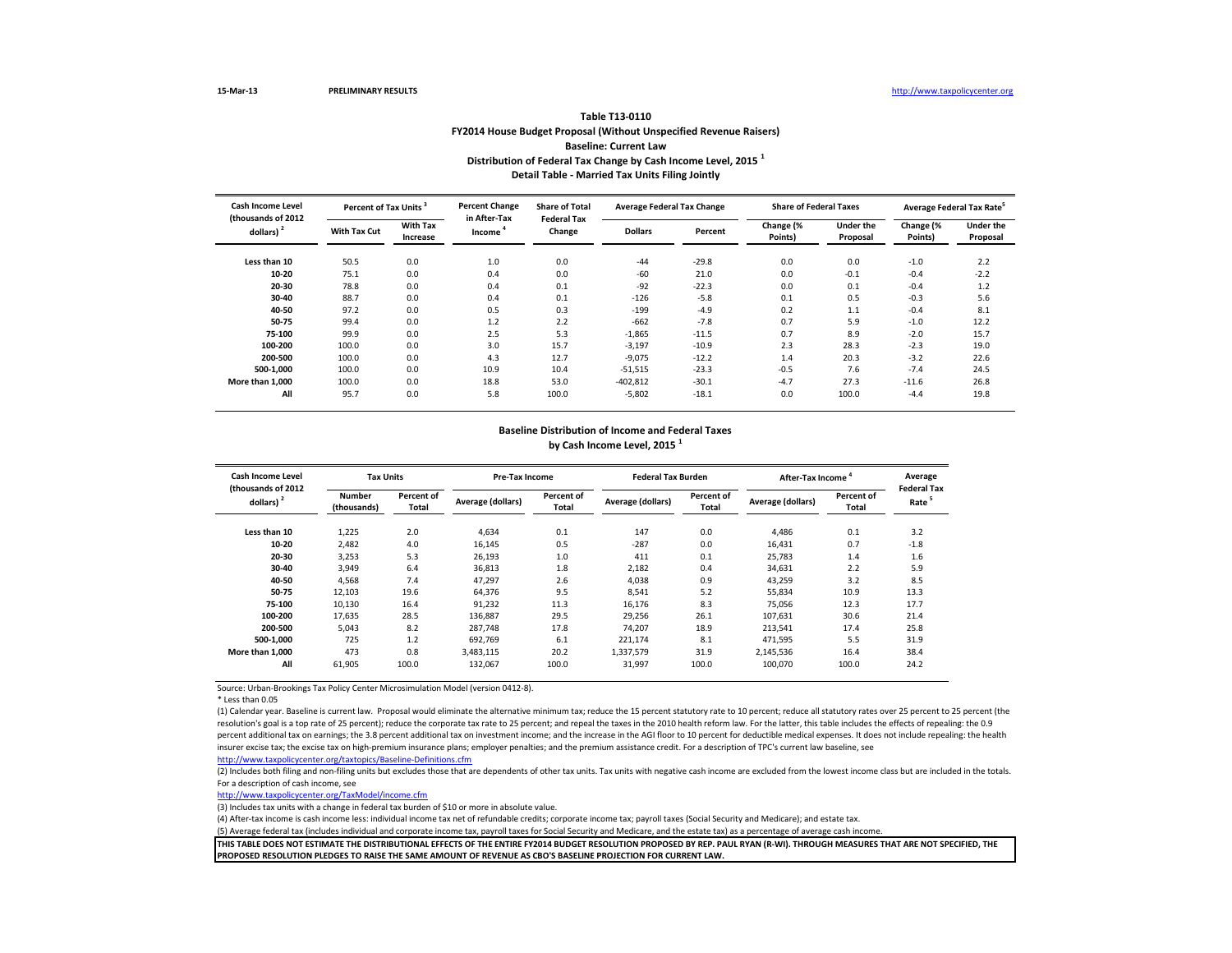### **Table T13-0110 FY2014 House Budget Proposal (Without Unspecified Revenue Raisers) Baseline: Current Law Distribution of Federal Tax Change by Cash Income Level, 2015 <sup>1</sup> Detail Table - Head of Household Tax Units**

| <b>Cash Income Level</b><br>(thousands of 2012 |              | Percent of Tax Units <sup>3</sup> | <b>Percent Change</b><br>in After-Tax | <b>Share of Total</b><br><b>Federal Tax</b> | <b>Average Federal Tax Change</b> |         | <b>Share of Federal Taxes</b> |                              | Average Federal Tax Rate <sup>5</sup> |                              |  |
|------------------------------------------------|--------------|-----------------------------------|---------------------------------------|---------------------------------------------|-----------------------------------|---------|-------------------------------|------------------------------|---------------------------------------|------------------------------|--|
| dollars)                                       | With Tax Cut | <b>With Tax</b><br>Increase       | Income                                | Change                                      | <b>Dollars</b>                    | Percent | Change (%<br>Points)          | <b>Under the</b><br>Proposal | Change (%<br>Points)                  | <b>Under the</b><br>Proposal |  |
| Less than 10                                   | 67.0         | 0.0                               | 0.3                                   | 0.2                                         | $-19$                             | 1.8     | $-0.3$                        | $-1.6$                       | $-0.3$                                | $-16.5$                      |  |
| 10-20                                          | 94.4         | 0.0                               | 0.3                                   | 1.1                                         | $-44$                             | 2.2     | $-1.2$                        | $-7.6$                       | $-0.3$                                | $-13.2$                      |  |
| 20-30                                          | 98.2         | 0.0                               | 0.3                                   | 1.6                                         | $-69$                             | 15.5    | $-0.5$                        | $-1.8$                       | $-0.3$                                | $-2.0$                       |  |
| 30-40                                          | 99.6         | 0.0                               | 0.5                                   | 3.1                                         | $-155$                            | $-5.2$  | 0.8                           | 8.8                          | $-0.4$                                | 7.8                          |  |
| 40-50                                          | 99.8         | 0.0                               | 1.1                                   | 6.7                                         | $-454$                            | $-7.2$  | 0.9                           | 13.3                         | $-1.0$                                | 12.5                         |  |
| 50-75                                          | 99.9         | 0.0                               | 2.2                                   | 23.5                                        | $-1,136$                          | $-10.2$ | 1.1                           | 31.9                         | $-1.8$                                | 15.8                         |  |
| 75-100                                         | 99.8         | 0.0                               | 2.6                                   | 13.9                                        | $-1,897$                          | $-10.4$ | 0.6                           | 18.5                         | $-2.1$                                | 18.2                         |  |
| 100-200                                        | 100.0        | 0.0                               | 2.5                                   | 11.5                                        | $-2,524$                          | $-8.0$  | 1.2                           | 20.4                         | $-1.9$                                | 22.0                         |  |
| 200-500                                        | 100.0        | 0.0                               | 6.3                                   | 9.4                                         | $-13,376$                         | $-17.0$ | $-0.3$                        | 7.1                          | $-4.6$                                | 22.6                         |  |
| 500-1,000                                      | 100.0        | 0.0                               | 10.8                                  | 4.7                                         | $-51,480$                         | $-23.5$ | $-0.3$                        | 2.4                          | $-7.4$                                | 24.0                         |  |
| More than 1.000                                | 100.0        | 0.0                               | 18.0                                  | 24.3                                        | $-376,144$                        | $-30.6$ | $-2.1$                        | 8.5                          | $-11.4$                               | 25.7                         |  |
| All                                            | 95.7         | 0.0                               | 2.1                                   | 100.0                                       | $-800$                            | $-13.4$ | 0.0                           | 100.0                        | $-1.8$                                | 11.8                         |  |

#### **Baseline Distribution of Income and Federal Taxes**

**by Cash Income Level, 2015 <sup>1</sup>**

| Cash Income Level<br>(thousands of 2012 |                       | <b>Tax Units</b>    |                   | Pre-Tax Income      |                   | <b>Federal Tax Burden</b> | After-Tax Income  |                     | Average<br><b>Federal Tax</b> |
|-----------------------------------------|-----------------------|---------------------|-------------------|---------------------|-------------------|---------------------------|-------------------|---------------------|-------------------------------|
| dollars) <sup>2</sup>                   | Number<br>(thousands) | Percent of<br>Total | Average (dollars) | Percent of<br>Total | Average (dollars) | Percent of<br>Total       | Average (dollars) | Percent of<br>Total | Rate                          |
| Less than 10                            | 1,905                 | 8.0                 | 6,415             | 1.2                 | $-1,042$          | $-1.4$                    | 7,457             | 1.6                 | $-16.2$                       |
| 10-20                                   | 4,539                 | 19.1                | 15,554            | 6.8                 | $-2.006$          | $-6.4$                    | 17,560            | 8.9                 | $-12.9$                       |
| 20-30                                   | 4.290                 | 18.1                | 26.064            | 10.7                | $-445$            | $-1.4$                    | 26,509            | 12.7                | $-1.7$                        |
| 30-40                                   | 3.808                 | 16.0                | 36,456            | 13.3                | 2.998             | 8.0                       | 33,458            | 14.2                | 8.2                           |
| 40-50                                   | 2,797                 | 11.8                | 46,855            | 12.6                | 6,292             | 12.4                      | 40,562            | 12.6                | 13.4                          |
| 50-75                                   | 3,923                 | 16.5                | 63,261            | 23.8                | 11,140            | 30.8                      | 52,120            | 22.7                | 17.6                          |
| 75-100                                  | 1,387                 | 5.8                 | 90,105            | 12.0                | 18,288            | 17.9                      | 71.817            | 11.1                | 20.3                          |
| 100-200                                 | 866                   | 3.7                 | 131,590           | 11.0                | 31,430            | 19.2                      | 100,159           | 9.7                 | 23.9                          |
| 200-500                                 | 134                   | 0.6                 | 290.035           | 3.7                 | 78.826            | 7.4                       | 211,209           | 3.1                 | 27.2                          |
| 500-1.000                               | 17                    | 0.1                 | 697.882           | 1.2                 | 218.881           | 2.7                       | 479.001           | 0.9                 | 31.4                          |
| More than 1.000                         | 12                    | 0.1                 | 3,314,596         | 3.9                 | 1,227,823         | 10.6                      | 2,086,774         | 2.9                 | 37.0                          |
| All                                     | 23.746                | 100.0               | 43,843            | 100.0               | 5,976             | 100.0                     | 37,867            | 100.0               | 13.6                          |

Source: Urban-Brookings Tax Policy Center Microsimulation Model (version 0412-8).

\* Less than 0.05

(1) Calendar year. Baseline is current law. Proposal would eliminate the alternative minimum tax; reduce the 15 percent statutory rate to 10 percent; reduce all statutory rates over 25 percent to 25 percent (the resolution's goal is a top rate of 25 percent); reduce the corporate tax rate to 25 percent; and repeal the taxes in the 2010 health reform law. For the latter, this table includes the effects of repealing: the 0.9 percent additional tax on earnings; the 3.8 percent additional tax on investment income; and the increase in the AGI floor to 10 percent for deductible medical expenses. It does not include repealing: the health insurer excise tax; the excise tax on high-premium insurance plans; employer penalties; and the premium assistance credit. For a description of TPC's current law baseline, see

<http://www.taxpolicycenter.org/taxtopics/Baseline-Definitions.cfm>

(2) Includes both filing and non-filing units but excludes those that are dependents of other tax units. Tax units with negative cash income are excluded from the lowest income class but are included in the totals. For a description of cash income, see

[http://www.taxpolicycente](http://www.taxpolicycenter.org/TaxModel/income.cfm)r.org/TaxModel/income.cfm

(3) Includes tax units with a change in federal tax burden of \$10 or more in absolute value.

(4) After-tax income is cash income less: individual income tax net of refundable credits; corporate income tax; payroll taxes (Social Security and Medicare); and estate tax.

(5) Average federal tax (includes individual and corporate income tax, payroll taxes for Social Security and Medicare, and the estate tax) as a percentage of average cash income.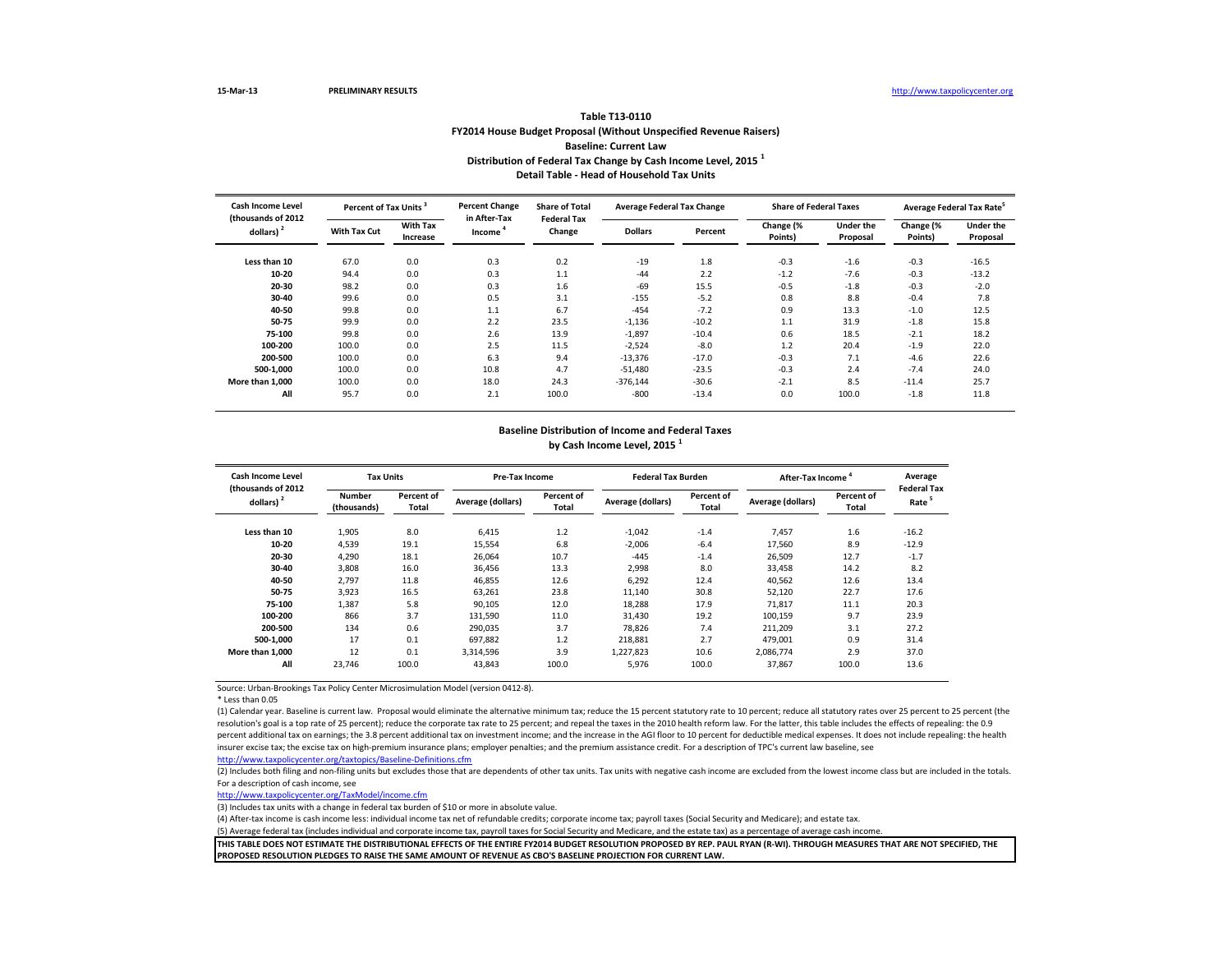## **Table T13-0110 FY2014 House Budget Proposal (Without Unspecified Revenue Raisers) Baseline: Current Law Distribution of Federal Tax Change by Cash Income Level, 2015 <sup>1</sup> Detail Table - Tax Units with Children**

| Cash Income Level<br>(thousands of 2012) |              | Percent of Tax Units <sup>3</sup> |                        | <b>Share of Total</b><br><b>Federal Tax</b> | <b>Average Federal Tax Change</b> |         | <b>Share of Federal Taxes</b> |                       | Average Federal Tax Rate <sup>3</sup> |                              |
|------------------------------------------|--------------|-----------------------------------|------------------------|---------------------------------------------|-----------------------------------|---------|-------------------------------|-----------------------|---------------------------------------|------------------------------|
| dollars) <sup>2</sup>                    | With Tax Cut | <b>With Tax</b><br>Increase       | in After-Tax<br>Income | Change                                      | <b>Dollars</b>                    | Percent | Change (%<br>Points)          | Under the<br>Proposal | Change (%<br>Points)                  | <b>Under the</b><br>Proposal |
| Less than 10                             | 60.4         | 0.0                               | 0.3                    | 0.0                                         | $-22$                             | 1.9     | $-0.1$                        | $-0.3$                | $-0.4$                                | $-19.3$                      |
| 10-20                                    | 96.5         | 0.0                               | 0.3                    | 0.1                                         | $-49$                             | 1.9     | $-0.3$                        | $-1.5$                | $-0.3$                                | $-16.5$                      |
| 20-30                                    | 99.1         | 0.0                               | 0.3                    | 0.2                                         | $-76$                             | 6.2     | $-0.2$                        | $-0.7$                | $-0.3$                                | $-5.0$                       |
| 30-40                                    | 99.5         | 0.0                               | 0.4                    | 0.4                                         | $-150$                            | $-7.0$  | 0.1                           | 1.1                   | $-0.4$                                | 5.4                          |
| 40-50                                    | 99.8         | 0.0                               | 0.8                    | 0.7                                         | $-330$                            | $-6.3$  | 0.3                           | 2.2                   | $-0.7$                                | 10.4                         |
| 50-75                                    | 100.0        | 0.0                               | 1.5                    | 3.6                                         | $-829$                            | $-8.2$  | 0.9                           | 8.6                   | $-1.3$                                | 14.6                         |
| 75-100                                   | 100.0        | 0.0                               | 2.4                    | 5.8                                         | $-1,755$                          | $-10.3$ | 0.8                           | 10.5                  | $-1.9$                                | 16.7                         |
| 100-200                                  | 100.0        | 0.0                               | 2.8                    | 15.4                                        | $-3,028$                          | $-10.1$ | 2.3                           | 28.8                  | $-2.2$                                | 19.6                         |
| 200-500                                  | 100.0        | 0.0                               | 4.4                    | 13.2                                        | $-9,311$                          | $-12.3$ | 1.2                           | 19.8                  | $-3.2$                                | 23.0                         |
| 500-1.000                                | 100.0        | 0.0                               | 10.8                   | 10.4                                        | $-50,701$                         | $-22.8$ | $-0.5$                        | 7.4                   | $-7.3$                                | 24.7                         |
| More than 1.000                          | 100.0        | 0.0                               | 18.9                   | 50.1                                        | $-394.599$                        | $-30.6$ | $-4.6$                        | 24.0                  | $-11.7$                               | 26.5                         |
| All                                      | 97.4         | 0.0                               | 5.0                    | 100.0                                       | $-3,839$                          | $-17.4$ | 0.0                           | 100.0                 | $-3.9$                                | 18.5                         |

#### **Baseline Distribution of Income and Federal Taxes by Cash Income Level, 2015 <sup>1</sup>**

| Cash Income Level<br>(thousands of 2012) | <b>Tax Units</b>             |                     | Pre-Tax Income    |                     | <b>Federal Tax Burden</b> |                     | <b>After-Tax Income</b> |                     | Average<br><b>Federal Tax</b> |
|------------------------------------------|------------------------------|---------------------|-------------------|---------------------|---------------------------|---------------------|-------------------------|---------------------|-------------------------------|
| dollars) $2$                             | <b>Number</b><br>(thousands) | Percent of<br>Total | Average (dollars) | Percent of<br>Total | Average (dollars)         | Percent of<br>Total | Average (dollars)       | Percent of<br>Total | Rate <sup>5</sup>             |
| Less than 10                             | 2,529                        | 5.0                 | 5,929             | 0.3                 | $-1,125$                  | $-0.3$              | 7,053                   | 0.5                 | $-19.0$                       |
| 10-20                                    | 5,460                        | 10.7                | 15,660            | 1.7                 | $-2,539$                  | $-1.2$              | 18,198                  | 2.6                 | $-16.2$                       |
| 20-30                                    | 5,227                        | 10.3                | 25.991            | 2.7                 | $-1,231$                  | $-0.6$              | 27.222                  | 3.7                 | $-4.7$                        |
| 30-40                                    | 5,001                        | 9.8                 | 36,549            | 3.7                 | 2,129                     | 1.0                 | 34,421                  | 4.4                 | 5.8                           |
| 40-50                                    | 4,223                        | 8.3                 | 46,968            | 4.0                 | 5,230                     | 2.0                 | 41,737                  | 4.5                 | 11.1                          |
| 50-75                                    | 8,572                        | 16.8                | 64,230            | 11.0                | 10,173                    | 7.8                 | 54,057                  | 11.9                | 15.8                          |
| 75-100                                   | 6,412                        | 12.6                | 91,213            | 11.7                | 17,003                    | 9.7                 | 74,211                  | 12.2                | 18.6                          |
| 100-200                                  | 9,954                        | 19.5                | 137,109           | 27.2                | 29,852                    | 26.5                | 107,257                 | 27.5                | 21.8                          |
| 200-500                                  | 2.772                        | 5.4                 | 288,339           | 15.9                | 75,639                    | 18.7                | 212,701                 | 15.2                | 26.2                          |
| 500-1.000                                | 401                          | 0.8                 | 692.814           | 5.5                 | 221,936                   | 7.9                 | 470.878                 | 4.9                 | 32.0                          |
| More than 1.000                          | 249                          | 0.5                 | 3.372.806         | 16.7                | 1,288,516                 | 28.5                | 2.084.290               | 13.3                | 38.2                          |
| All                                      | 50,995                       | 100.0               | 98,292            | 100.0               | 22,023                    | 100.0               | 76,268                  | 100.0               | 22.4                          |

Source: Urban-Brookings Tax Policy Center Microsimulation Model (version 0412-8).

\* Less than 0.05

Note: Tax units with children are those claiming an exemption for children at home or away from home.

(1) Calendar year. Baseline is current law. Proposal would eliminate the alternative minimum tax; reduce the 15 percent statutory rate to 10 percent; reduce all statutory rates over 25 percent to 25 percent (the resolution's goal is a top rate of 25 percent); reduce the corporate tax rate to 25 percent; and repeal the taxes in the 2010 health reform law. For the latter, this table includes the effects of repealing: the 0.9 percent additional tax on earnings; the 3.8 percent additional tax on investment income; and the increase in the AGI floor to 10 percent for deductible medical expenses. It does not include repealing: the health insurer excise tax; the excise tax on high-premium insurance plans; employer penalties; and the premium assistance credit. For a description of TPC's current law baseline, see

<http://www.taxpolicycenter.org/taxtopics/Baseline-Definitions.cfm>

(2) Includes both filing and non-filing units but excludes those that are dependents of other tax units. Tax units with negative cash income are excluded from the lowest income class but are included in the totals. For a description of cash income, see

[http://www.taxpolicycente](http://www.taxpolicycenter.org/TaxModel/income.cfm)r.org/TaxModel/income.cfm

(3) Includes tax units with a change in federal tax burden of \$10 or more in absolute value.

(4) After-tax income is cash income less: individual income tax net of refundable credits; corporate income tax; payroll taxes (Social Security and Medicare); and estate tax.

(5) Average federal tax (includes individual and corporate income tax, payroll taxes for Social Security and Medicare, and the estate tax) as a percentage of average cash income.